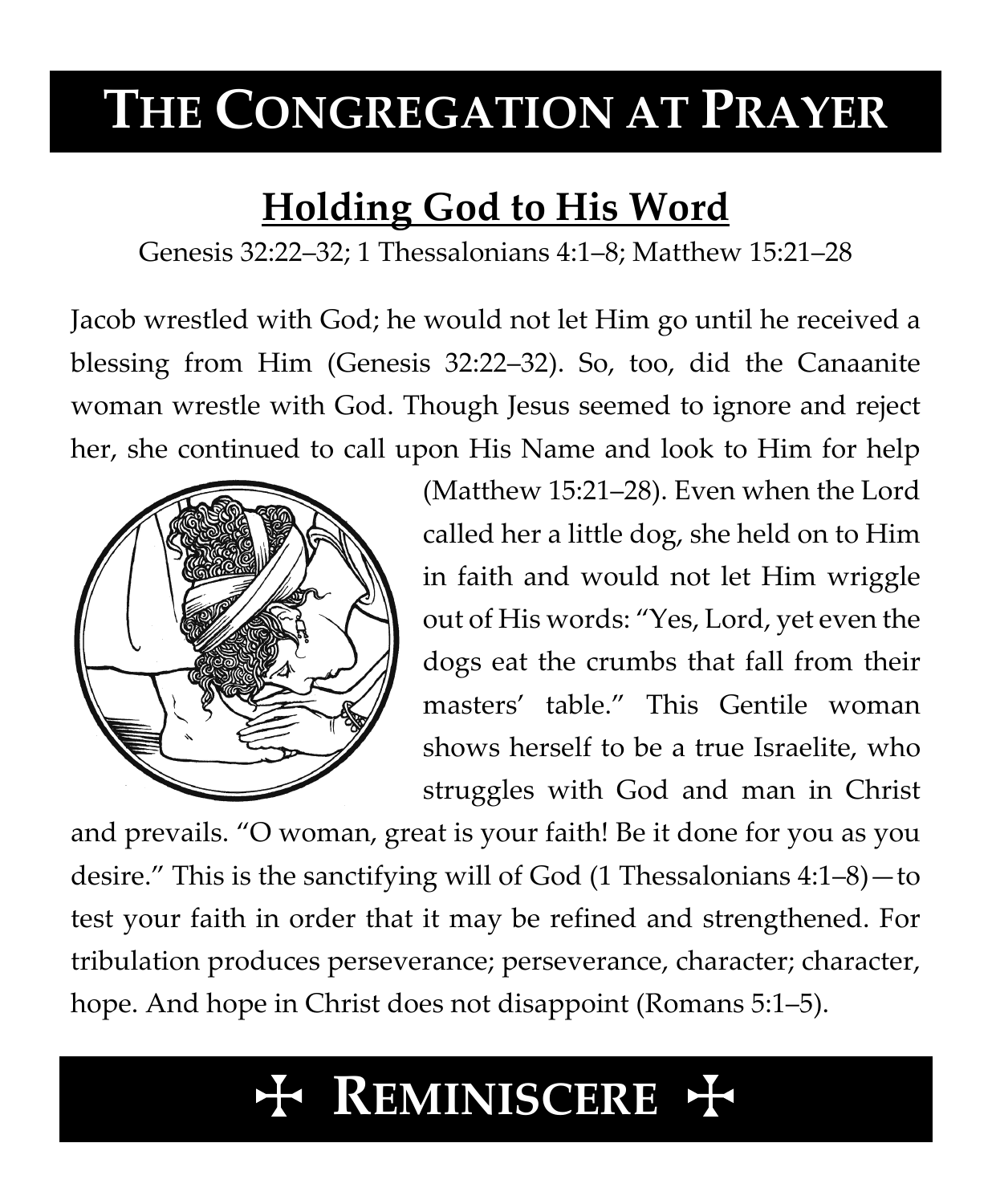#### **INVOCATION** (*make the sign of the holy cross and say*)

In the Name of the Father and of the  $\pm$  Son and of the Holy Spirit.

### **THE APOSTLES CREED**

I believe in God the Father Almighty, Maker of Heaven and earth. And in Jesus Christ, His only Son, our Lord, who was conceived by the Holy Spirit, born of the Virgin Mary, suffered under Pontius Pilate, was crucified, died, and was buried. He descended into hell. The third day He rose again from the dead. He ascended into Heaven and is seated at the right hand of God the Father Almighty. From thence He will come to judge the living and the dead. I believe in the Holy Spirit, the Holy Christian Church, the communion of saints, the forgiveness of sins, the resurrection of the body, and the  $\pm$  life everlasting.

**PSALMODY** *(sing or read out loud each day)*

Psalm 121

### **LEARN BY HEART LUTHER'S SMALL CATECHISM**: The Creed

*The Third Article—Sanctification*

**I believe in the Holy Spirit, the Holy Christian Church, the communion of saints, the forgiveness of sins, the resurrection of the body, and the life everlasting. Amen.**

#### *What does this mean? (part 1)*

**I believe that I cannot by my own reason or strength believe in Jesus Christ, my Lord, or come to Him; but the Holy Spirit has called me by the Gospel, enlightened me with His gifts, sanctified and kept me in the true faith. In the same way He calls, gathers, enlightens, and sanctifies the whole Christian church on earth, and keeps it with Jesus Christ in the one true faith.**

| Sunday:    | Psalm 106 | Leviticus 13       | Isaiah 13-14 | 2 Corinthians 10:1-12     |
|------------|-----------|--------------------|--------------|---------------------------|
| Monday:    | Psalm 107 | Leviticus 14:1-32  | Isaiah 15-16 | 2 Corinthians 10:13-12:13 |
| Tuesday:   | Psalm 108 | Leviticus 14:33-57 | Isaiah 17-18 | 2 Corinthians 12:14-13:14 |
| Wednesday: | Psalm 109 | Leviticus 15       | Isaiah 19-20 | Galatians 1:1-10          |
| Thursday:  | Psalm 110 | Leviticus 16       | Isaiah 21    | Galatians 1:11-24         |
| Friday:    | Psalm 111 | Leviticus 17       | Isaiah 22    | Galatians 2               |
| Saturday:  | Psalm 112 | Leviticus 18       | Isaiah 23    | Galatians 3               |

#### **DAILY READINGS**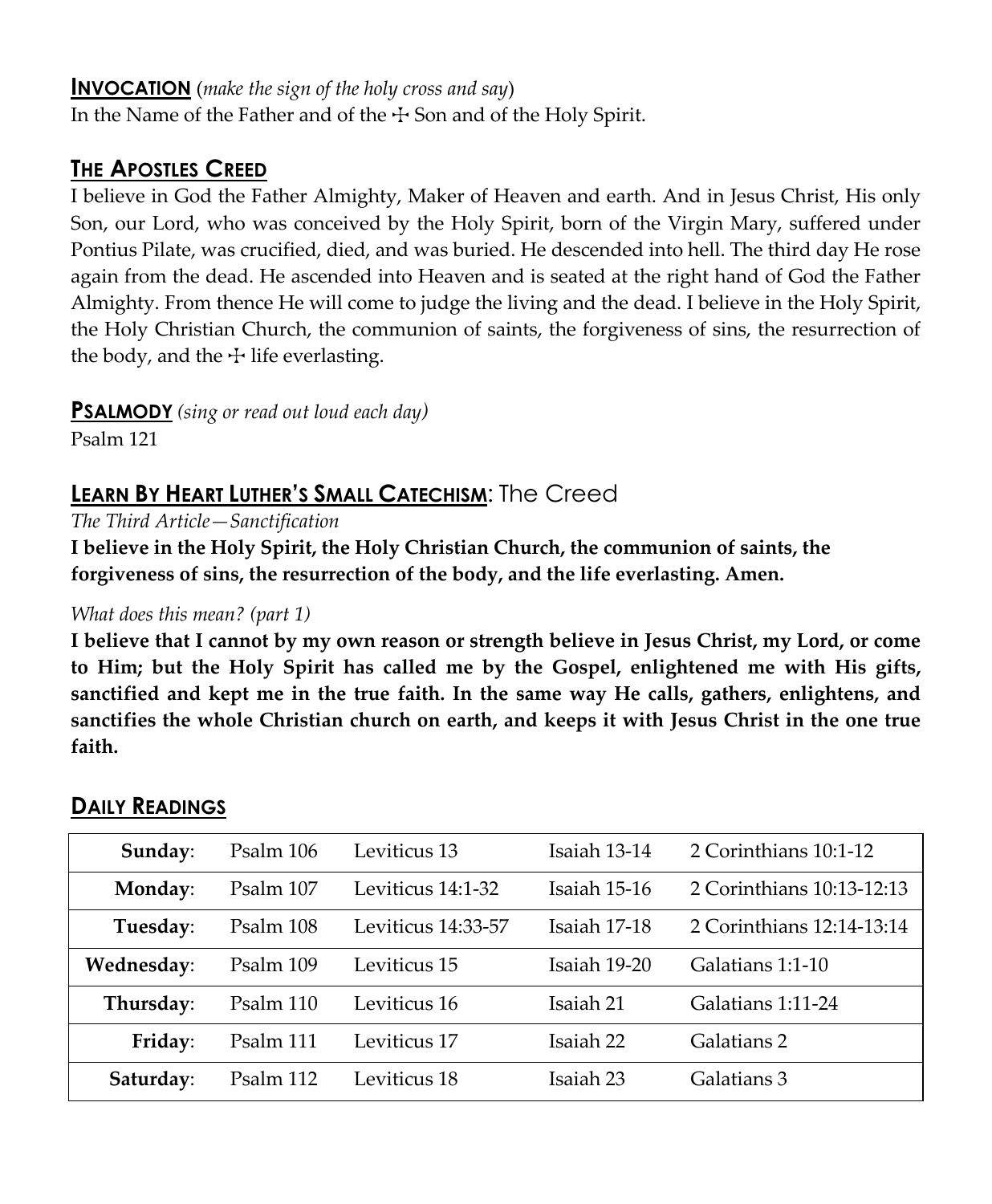#### **PRAYERS**

*The following suggestions are offered as an aid in developing the habit of praying for ourselves and others each week:*

**Sunday**: For the joy of the resurrection among us; for the fruit of faith nourished by Word and Sacrament.

**Monday**: For faith to live in the promise of Holy Baptism; for one's calling and daily work; for the unemployed; for the salvation and well-being of our neighbors; for schools, colleges, and seminaries; for good government and for peace.

**Tuesday**: For deliverance against temptation and evil; for the addicted and despairing, the tortured and oppressed; for those struggling with sin.

**Wednesday**: For marriage and family, that husbands and wives, parents and children live in ordered harmony according to God's Word; for parents who must raise children alone; for our communities and neighborhoods.

**Thursday**: For the Church and her pastors; for deacons, teachers, and other church workers; for missionaries and for all who serve the Church; for fruitful and salutary use of the blessed Sacrament of Christ's body and blood.

**Friday**: For faithful preaching of the holy cross of our Lord Jesus Christ; for the spread of His knowledge throughout the whole world; for the persecuted and oppressed; for the sick and dying.

**Saturday**: For faithfulness to the end; for the renewal of those who are withering in the faith or have fallen away; for receptive hearts and minds to God's Word on the Lord's Day; for pastors as they prepare to administer and for people as they prepare to receive Christ's holy gifts.

O God, You see that of ourselves we have no strength. By Your mighty power defend us from all adversities that may happen to the body and from all evil thoughts that may assault and hurt the soul; through Jesus Christ, Your Son, our Lord, who lives and reigns with You and the Holy Spirit, one God, now and forever.

O Lord, look down from Heaven. Behold, visit, and relieve Your servants who stand in need of our prayers: **[insert the names of family members, friends, church members, government officials, those in need, etc.]** Look upon them with the eyes of Your mercy. Grant them comfort and sure confidence in You. Defend them from all danger, and keep them in perpetual peace and safety, through Jesus Christ, our Lord.